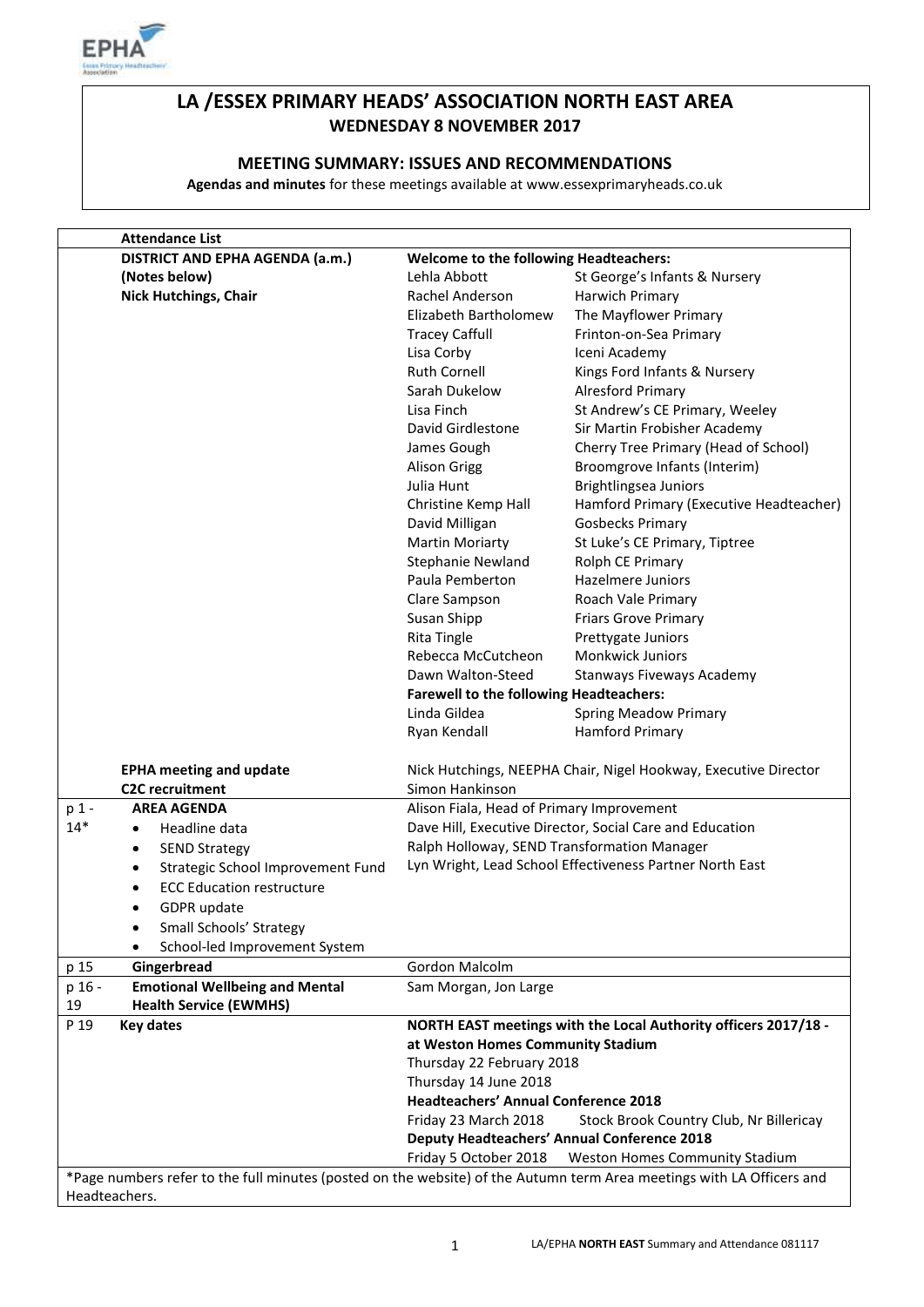

## **LA /ESSEX PRIMARY HEADS' ASSOCIATION NORTH EAST AREA DISTRICT AND AREA MEETING WEDNESDAY 8 NOVEMBER 2017 ATTENDANCE**

#### **Present**

Susan Locke Milldene Primary

Lehla Abbott St George's Infant & Nursery Nerys Maidment Baynards Primary Rachel Anderson Harwich Primary & Nursery | Joanna Marshall Tendring Primary James Aylott Dedham CE Primary Jacqu Martin Langenhoe Primary Sue Bardetti Holland Haven Primary Janet Meacock Millfields Primary Liz Bartholomew The Mayflower Primary | Carl Messer St George's New Town Juniors Natasha Bennett Two Villages Primary Mark Millbourne All Saints CE Primary, Harwich Suzie Bliss **Suzie Bliss** Walton-on-the-Naze Primary **David Milligan** Gosbecks Primary Toby Bull The Bishop William Ward CE Pri Amanda Mitchelson Old Heath Primary Gail Burns St Michael's Primary & Nursery Julie O'Mara Chase Lane Primary Brian Combes Stanway Primary Stanway Himary Summary Stanway Humary Stanway Primary Summary Stanway Rimary Summary Hilary Cook Highfields Primary Stephanie Newland Rolph CE Primary Ruth Cornell Kings Ford Infants & Nursery Claire Newson Parsons Heath CE Primary Ceri Daniels **Holy Trinity, Eight Ash Green** Samantha Norfolk Alton Park Juniors Elizabeth Drake Kingswode Hoe National Donna Parker Ardleigh St Mary's CE Primary Sarah Dukelow Alresford Primary Paula Pemberton Hazelmere Juniors Clare French Kendall CE Primary Richard Potter Home Farm Primary Alan Garnett **North Primary & Nursery Suzy Ryan** Suzy Ryan Fingringhoe Primary Linda Gildea Spring Meadow Primary Clare Sampson Roach Vale Primary Jackie Halliday Messing School **Leesa Sharpe** Broomgrove Juniors Jeremy Hallum Heathlands CE Primary Jakki Sibley Fordham All Saints CE Primary Claire Holmes Monkwick Infants & Nursery Nicola Sirett Mersea Island School Julia Hunt Brightlingsea Infants & Juniors | Alison Syred-Paul Great Clacton CE Juniors Nick Hutchings Nites Nites Nites Nick Hutchings Nites Nites Nites Nites Alexandry Rita Tingle Prettygate Infants & Juniors Julie Ingram Chappell CE Primary Steven Turnbull Hazelmere Infants & Nursery Sue Innes Cann Hall Primary Cann Hall Primary Craig Twin St John's CE Primary Karen Jones Mistley Norman CE Primary Anthony Welch Holland Park Primary Sally Leung **Montgomery Infants & Nursery** Donna Wenden Lawford CE Primary Alison Grigg Broomgrove Infants Patricia Wilkie Layer-de-la-Haye Primary Maria Luck-Davies Bradfield Primary **In Attendance** Andrew Macdonald Langham Primary **Pam Langmead** EPHA Professional Officer

Gordon Malcolm Gingerbread Simon Hankinson C2C Recruitment Sam Morgan **EWHMS** Jon Large **EWHMS** 

#### **Apologies**

Nigel Hookway EPHA Executive Director

#### **LA Officers**

Lee Bailey **ECC** Louise Evers

Alison Fiala **Head of Primary Improvement** Dave Hill Executive Director, Social Care and Education Lyn Wright SE Partner Lead North East Susan Shipp Friars Grove Primary Ralph Holloway SEND transformation Manager Jane Simmons All Saints, Great Oakley Kerry McGrory SE Partner (North East) Clare Kershaw Director for Education Cathie Bonich SE Partner (North East)

# Lorraine Ratcliffe St Andrew' & Rolph CE Primaries

Note: If your attendance or apologies have not been noted please contact the EPHA Professional Officer at [pam@langmead.me.uk](mailto:pam@langmead.me.uk) for amendment.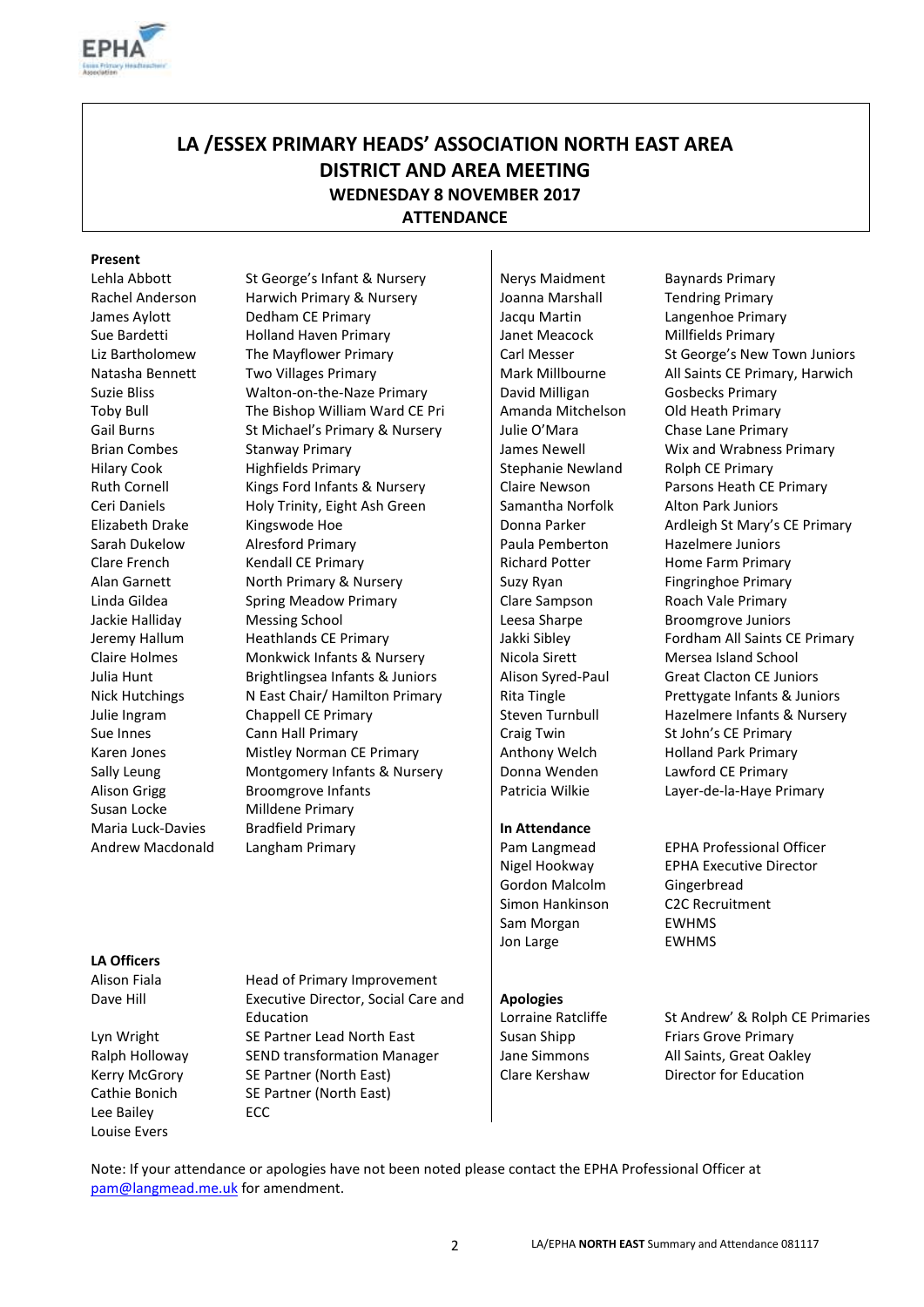

#### **NORTH EAST EPHA AREA MEETING MINUTES 8 November 2017**

#### **1. Nick Hutchings, the North East Area Chair welcomed headteachers to the meeting.**

| <b>Welcome to the following Headteachers:</b> |                                             |  |  |  |
|-----------------------------------------------|---------------------------------------------|--|--|--|
| Lehla Abbott                                  | St George's Infants & Nursery               |  |  |  |
| Rachel Anderson                               | Harwich Primary                             |  |  |  |
|                                               | Elizabeth Bartholomew The Mayflower Primary |  |  |  |
| <b>Tracey Caffull</b>                         | Frinton-on-Sea Primary                      |  |  |  |
| Lisa Corby                                    | Iceni Academy                               |  |  |  |
| <b>Ruth Cornell</b>                           | Kings Ford Infants & Nursery                |  |  |  |
| Sarah Dukelow                                 | <b>Alresford Primary</b>                    |  |  |  |
| Lisa Finch                                    | St Andrew's CE Primary, Weeley              |  |  |  |
| David Girdlestone                             | Sir Martin Frobisher Academy                |  |  |  |
| James Gough                                   | Cherry Tree Primary (Head of School)        |  |  |  |
| <b>Alison Grigg</b>                           | Broomgrove Infants (Interim)                |  |  |  |
| Julia Hunt                                    | Brightlingsea Juniors                       |  |  |  |
| Christine Kemp Hall                           | Hamford Primary (Executive Headteacher)     |  |  |  |
| David Milligan                                | <b>Gosbecks Primary</b>                     |  |  |  |
| <b>Martin Moriarty</b>                        | St Luke's CE Primary, Tiptree               |  |  |  |
| <b>Stephanie Newland</b>                      | Rolph CE Primary                            |  |  |  |
| Paula Pemberton                               | Hazelmere Juniors                           |  |  |  |
| Clare Sampson                                 | Roach Vale Primary                          |  |  |  |
| Susan Shipp                                   | <b>Friars Grove Primary</b>                 |  |  |  |
| Rita Tingle                                   | Prettygate Juniors                          |  |  |  |
| Rebecca McCutcheon                            | <b>Monkwick Juniors</b>                     |  |  |  |
| Dawn Walton-Steed                             | Stanways Fiveways Academy                   |  |  |  |

Lyn Wright was welcomed as the new Lead School Effectiveness Partner in the North East.

#### **Farewell to the following Headteachers:**

| Linda Gildea | <b>Spring Meadow Primary</b> |
|--------------|------------------------------|
| Ryan Kendall | <b>Hamford Primary</b>       |

In addition, a number of colleagues from the Local Authority are retiring, including Louise Evers and Graham Lancaster, both of who have worked with North East heads for many years. They were thanked for their support of Essex schools.

#### **2. NORTH EAST EPHA MEETING**

- **a)** Nick Hutchings, Chair of North East EPHA reminded colleagues of the need to use each other as their number one support mechanism. He also mentioned the EPHA website as a resource, and the EPHA Professional Officer.
- **b)** The autumn term newsletter was circulated at the meeting, and included dates for future meetings and conferences.
- **c)** Nigel Hookway, the EPHA Executive Director, noted that he was about to join a delegation of headteachers from 25 authorities, who plan to deliver a petition to Downing Street to lobby for more funding for schools in the autumn budget. He mentioned a model letter that he has written, that headteachers may wish to personalise and send to their local MP (with the agreement of their governors) to ask them to put pressure on the Chancellor to increase funding for schools. There will be wide press coverage on the day.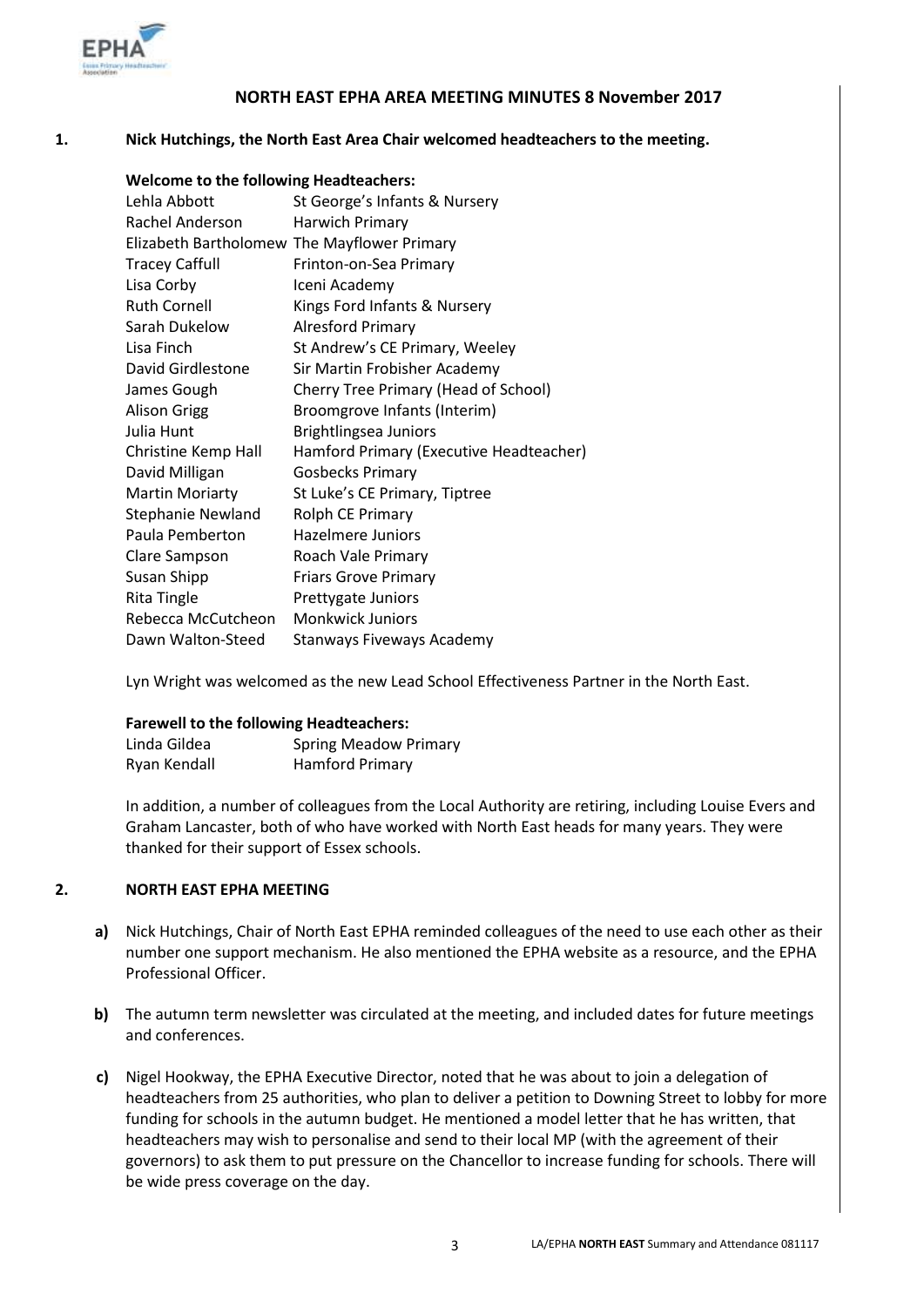

**d)** Following the meetings held in West and North East to discuss primary schools' experience of SEND support and provision, Clare Kershaw has established a cross-phase Headteacher Round Table to lead on a strategy for mainstream special educational needs. Primary headteachers will be on the group, and are keen to establish a clear remit to ensure that SEND support becomes more consistent and effective across Essex. Further meetings will be held in Mid and South on 21 and 24 November. The notes from the meetings that have been held so far can be found on the EPHA website at <https://essexprimaryheads.co.uk/info-and-documents/send-strategy/>

#### **3. C2C RECRUITMENT**

Simon Hankinson from C2C Recruitment presented information about a new not-for profit service in the North East recruiting qualified and non-qualified teachers and cover supervisors in all sectors.

In the first 100 days two full time members of staff have been recruited – Simon (a former head of English at Colne School, Brightlingsea) and Rachel Buchanan.

C2C is **not-for-profit** recruitment service based in Colchester, Essex, run by experienced teachers who are still working in the classroom. Their aim is to offer teachers, graduates and students opportunities in schools across Essex.

Simon conceded that this is not so different from other recruitment agencies, but what is unique about C2C is that they help teachers (and those returning to teaching) develop the skills they need to become an outstanding teacher, instructor or associate teacher**,** whether that is full time or part-time work or on a more casual basis.

C2C works very closely with local schools to make sure they have the teachers and cover staff they need to inspire and motivate their students.

They have a close partnership with [Coast2Coast Teaching School Alliance](https://www.coast2coast-tsa.co.uk/) which has already allowed them to train undergraduates and graduates for temporary opportunities in classrooms across Essex.

Since starting out in Spring 2017, C2C has received support and funding from Essex County Council, the Thrive Partnership Academy Trust and the SIGMA Academy Trust.

Simon set out the key features of C2C

- Not for profit
- At least 20% cheaper than other recruitment agencies
- No contract surprises/punitive charges
- The opportunity to "try before you buy" and no finders fee if you take on a member of staff permanently
- New channels for recruitment
- Bespoke solutions
- Teacher-led
- Values deeply rooted in education
- Low overheads

What's next for the company?

- Recruiting more unqualified or part-qualified candidates for training
- Interviews this week and next at University of Essex
- Interviews with PGCE students from Colchester Institute
- Extending the training
- Now Associate teacher training (3-5)
- Jan-Feb Associate teacher training (20-25)
- April-May Associate teacher training (25)
- June-July Associate teacher training (50)